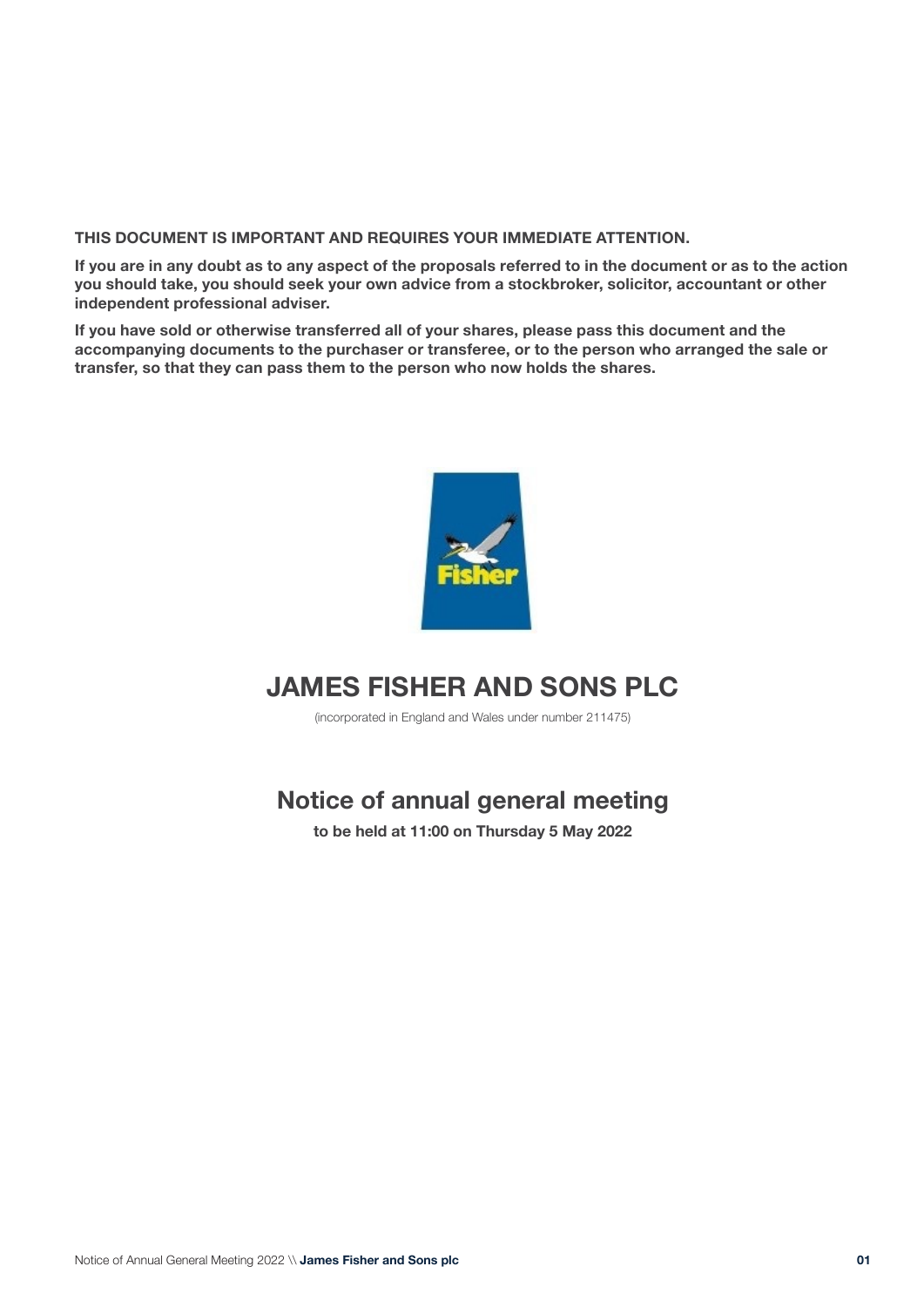## **Dear Shareholder**

### **Notice of Annual General Meeting 2022 (AGM)**

I would like to inform you that the AGM of James Fisher and Sons plc (the Company) will be held at the Abbey House Hotel & Gardens, Abbey Road, Barrow-in-Furness, LA13 0PA on Thursday 5 May 2022 at 11:00.

We consider the AGM to be an important part of our engagement with shareholders and have been disappointed not to be able to welcome shareholders to the AGM in 2020/21 due to the Covid-19 pandemic. This year we are delighted to be able to hold the AGM in person once again (subject to any Government guidelines at the time of the AGM). We have also arranged a facility enabling those who cannot attend in person to view the AGM online, using your smartphone, tablet, or computer. If you choose to view online, you will be able to watch a live webcast of the meeting and there will be a facility for putting questions to the Board. However, if you are not attending in person, you will not be able to vote online at the AGM. Anyone not able to attend the AGM in person should therefore vote by proxy before the meeting. The instructions for joining the AGM electronically can be found in note 2 on page 5.

### **Your vote counts**

Your vote is important to us – you can:

- attend and vote at the AGM in person. Voting at the AGM will be conducted by way of a poll; or
- register your proxy vote electronically by logging on to our Registrar's website, www.signalshares.com, or by using the service offered by Euroclear UK & Ireland Limited for members of CREST (as explained in note 7 on page 5).

**Please note that all proxy appointments must be received by our Registrar no later than 48 hours before the start of the AGM.**

To reduce the Company's environmental impact, our intention is to remove paper from the voting process as far as possible and so a paper proxy form has not been issued this year. You can request a hard copy form as set out in note 3 on page 5.

The AGM voting results will be published on the Company's website at https://www.james-fisher.com/investors/agm-information/ and released to the London Stock Exchange.

In 2021 all resolutions were passed at the meeting with votes ranging from 96 per cent to 100 per cent in favour.

### **Changes to AGM arrangements**

The Company will continue to monitor public health guidance and legislation issued by the UK Government in relation to the Covid-19 pandemic. Any changes to our AGM arrangements will be communicated on the Company's website. All shareholders are, therefore, encouraged to monitor the Company's website for the most up to date information.

### **Recommendation**

Your Directors believe that all the proposals considered at the AGM are in the best interest of the Company and its shareholders as a whole, and recommend that the shareholders vote in favour of the resolutions. The Directors will be voting in favour of the resolutions in respect of their own shareholdings.

Yours faithfully

**Angus Cockburn**  Chairman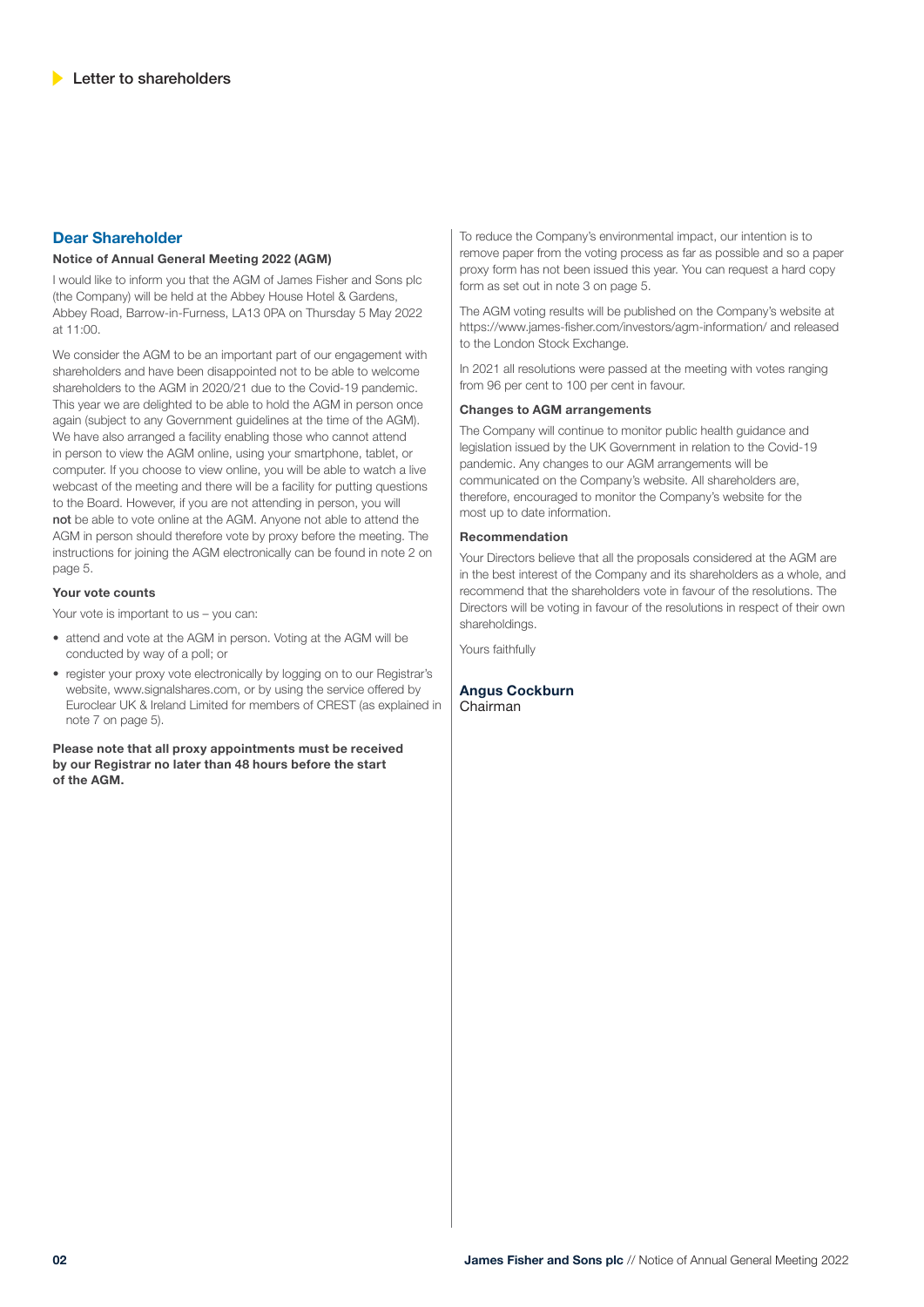Notice is hereby given that the Annual General Meeting (AGM) of James Fisher and Sons plc will be held at the Abbey House Hotel & Gardens, Abbey Road, Barrow-in-Furness, LA13 0PA on Thursday 5 May 2022 at 11:00. You will be asked to consider and vote on the resolutions below. Resolutions 1 to 13 (inclusive) will be proposed as ordinary resolutions and Resolutions 14 to 17 (inclusive) will be proposed as special resolutions.

### **Ordinary Resolutions**

### **Resolution 1**

To receive the Annual Report and Accounts for the year ended 31 December 2021.

### **Resolution 2**

To approve the Directors' Remuneration Report for the financial year ended 31 December 2021, as set out on pages 94 to 110 of the Annual Report and Accounts (excluding the Directors' Remuneration Policy on pages 96 to 100 of the Annual Report and Accounts).

### **Resolution 3**

To elect Mr A Cockburn as a Director of the Company.

### **Resolution 4**

To elect Mr D Kennedy as a Director of the Company.

### **Resolution 5**

To elect Mr K Pandya as a Director of the Company.

### **Resolution 6**

To elect Ms C A Hawkings as a Director of the Company.

### **Resolution 7**

To re-elect Mr E P O'Lionaird as a Director of the Company.

### **Resolution 8**

To re-elect Ms A I Comiskey as a Director of the Company.

# **Resolution 9**

To re-elect Mr J R Atkinson as a Director of the Company.

### **Resolution 10**

To re-elect Dr I Braunschmidt as a Director of the Company.

### **Resolution 11**

To re-appoint KPMG LLP as auditor of the Company to hold office until the conclusion of the next AGM of the Company.

### **Resolution 12**

To authorise the Audit Committee to determine the auditor's remuneration.

### **Resolution 13**

That the Directors of the Company be and are hereby generally and unconditionally authorised for the purposes of section 551 of the Companies Act 2006 (the Act) to exercise all the powers of the Company to allot shares in the Company and to grant rights to subscribe for, and convert any security into, shares in the Company (Rights) up to an aggregate nominal amount of £4,157,630 provided that this authority shall expire at the conclusion of the next AGM of the Company or, if earlier, at the close of business on 30 June 2023, save that the Company shall be entitled to make offers or agreements before the expiry of such authority which would or might require shares to be allotted or Rights to be granted after such expiry and the Directors shall be entitled to allot shares and grant Rights pursuant to any such offer or agreement as if this authority had not expired; and, that all authorities previously granted to the Directors to allot shares and grant Rights that remain unexercised at the conclusion of this meeting be and are hereby revoked.

### **Special Resolutions**

### **Resolution 14**

That subject to the passing of Resolution 13, the Directors be and are hereby given power to allot equity securities (as defined in section 560 of the Companies Act 2006 (the Act)) of the Company for cash pursuant to the authority conferred by Resolution 13 and/or to sell ordinary shares held by the Company as treasury shares for cash, in either case as if section 561(1) of the Act did not apply to such allotment or sale provided that this power shall be limited to:

- (a) the allotment of equity securities in connection with an offer of securities in favour of the holders of ordinary shares on the register of members at such record date as the Directors may determine and other persons entitled to participate therein where the equity securities respectively attributable to the interests of the ordinary shareholders and other persons are proportionate (as nearly as may be practicable) to the respective numbers of ordinary shares held or deemed to be held by them on any such record date, subject to such exclusions or other arrangements as the Directors may deem necessary or expedient to deal with treasury shares, fractional entitlements or legal or practical problems arising under the laws of any overseas territory or the requirements of any regulatory body or stock exchange or by virtue of shares being represented by depositary receipts or any other matter; and
- (b) the allotment (otherwise than pursuant to sub-paragraph (a) above) to any person or persons of equity securities up to an aggregate nominal amount of £629,944, and shall expire at the conclusion of the next AGM of the Company or, if earlier, at the close of business on 30 June 2023, save that the Company shall be entitled to make offers or agreements before the expiry of such power which would or might require equity securities to be allotted after such expiry and the Directors shall be entitled to allot equity securities pursuant to any such offer or agreement as if the power conferred hereby had not expired.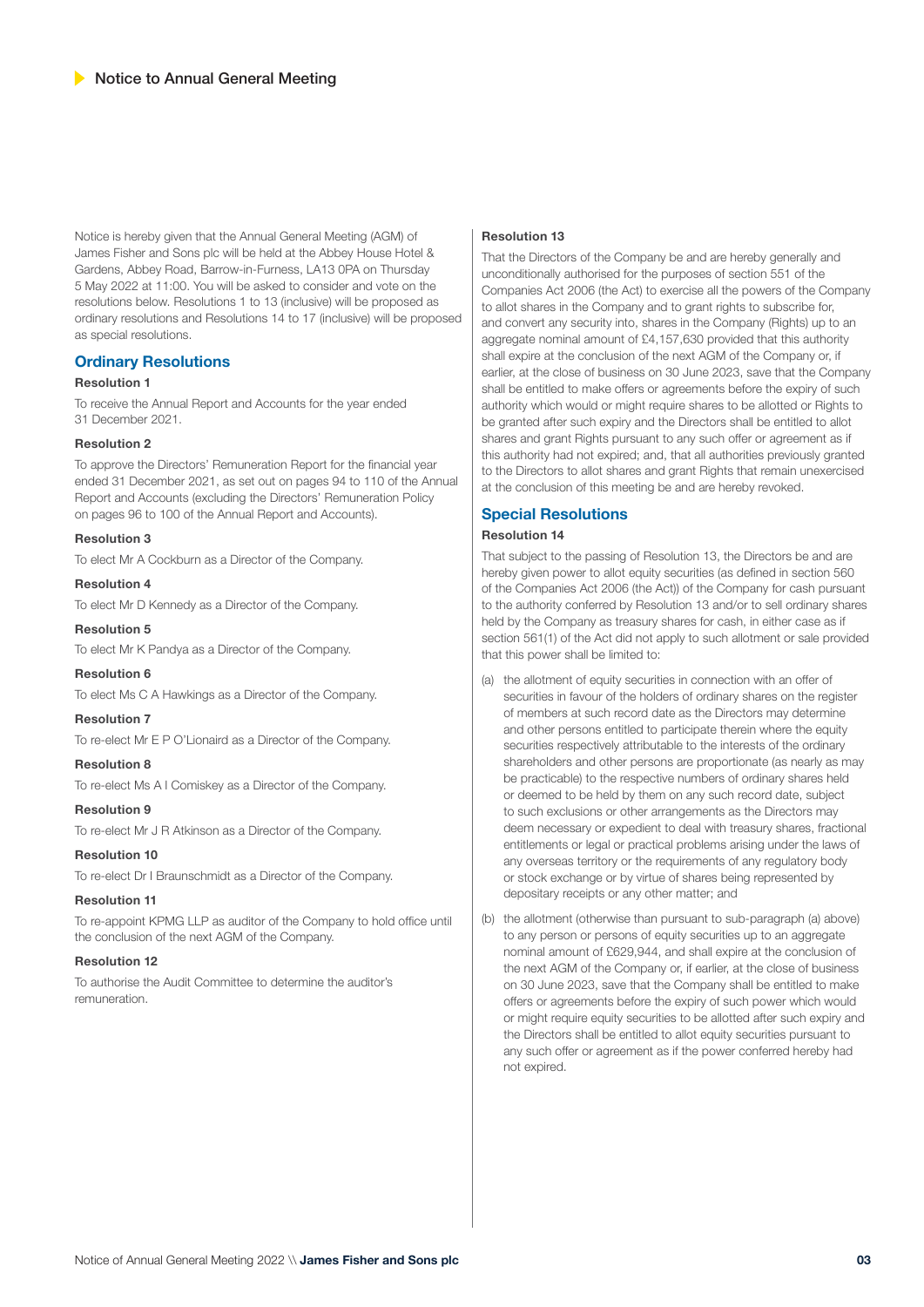### **Resolution 15**

That subject to the passing of Resolution 13, the Directors be and are hereby given power in addition to any authority granted under Resolution 14 to allot equity securities (as defined in section 560 of the Companies Act 2006 (the Act)) for cash under the authority given by Resolution 13 and/or to sell ordinary shares held by the Company as treasury shares for cash, in either case as if section 561 of the Act did not apply to any such allotment or sale, such authority to be:

- (a) limited to the allotment of equity securities or sale of treasury shares up to a nominal amount of £629,944; and
- (b) used only for the purpose of financing (or refinancing, if the authority is to be used within six months after the original transaction) a transaction which the Directors of the Company determine to be an acquisition or other capital investment of a kind contemplated by the Statement of Principles on Disapplying Pre-Emption Rights most recently published by the Pre-Emption Group prior to the date of this Notice,

and shall expire at the conclusion of the next AGM of the Company or, if earlier, at the close of business on 30 June 2023, save that the Company shall be entitled to make offers or agreements before the expiry of such power which would or might require equity securities to be allotted after such expiry and the Directors shall be entitled to allot equity securities pursuant to any such offer or agreement as if the power conferred hereby had not expired.

### **Resolution 16**

That the Company be and is hereby generally and unconditionally authorised for the purposes of section 701 of the Companies Act 2006 (the Act) to make one or more market purchases (within the meaning of section 693(4) of the Act) of up to a maximum aggregate of 2,519,776 ordinary shares of 25p each in the capital of the Company at a price per share (exclusive of expenses) of not less than 25p and not more than an amount equal to the higher of (a) 105 per cent of the average of the middle market quotations for such ordinary share, for the five business days immediately preceding the day of purchase and (b) an amount equal to the higher of the price of the last independent trade of an ordinary share and the highest current independent bid for an ordinary share on the trading venue where the purchase is carried out; unless previously renewed, revoked or varied, such authority will expire at the conclusion of the next AGM of the Company, or, if earlier, at the close of business on 30 June 2023 save that the Company may purchase ordinary shares at any later date where such purchase is pursuant to any contract or contracts made by the Company before the expiry of this authority.

### **Resolution 17**

That any general meeting (other than an AGM) may be called on not less than 14 clear days' notice.

### **Jim Marsh**

Group General Counsel and Company Secretary 30 March 2022

### **Registered office:**

Fisher House, PO Box 4, Barrow-in-Furness, Cumbria, LA14 1HR Registered in England under number: 211475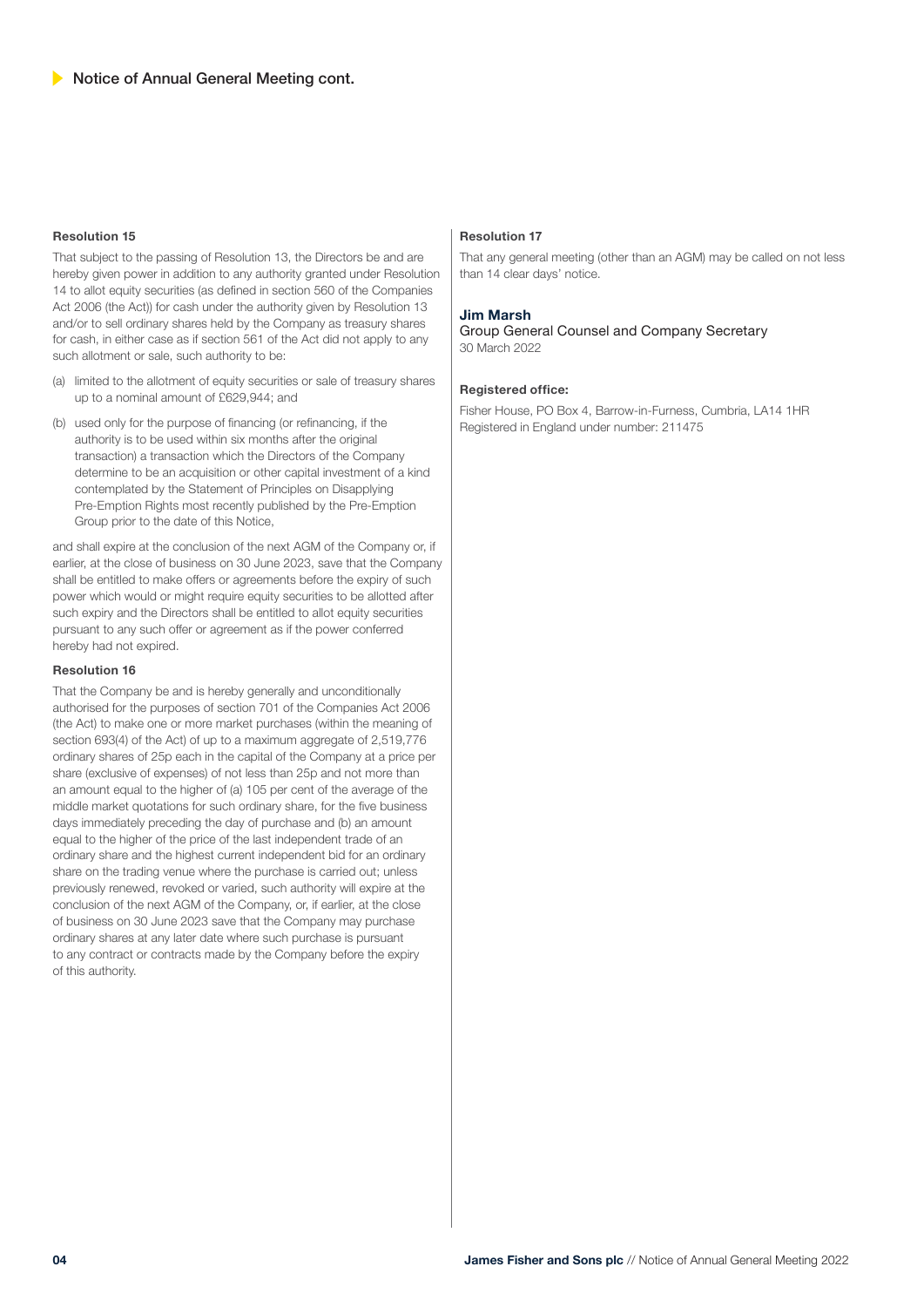1. Only persons entered on the register of members of the Company at close of business on 3 May 2022 (or, if the meeting is adjourned, at close of business on the date which is two days prior to the adjourned meeting) shall be entitled to attend and vote at the meeting or adjourned meeting. Changes to entries on the register after this time shall be disregarded in determining the rights of persons to attend or vote (and the number of votes they may cast) at the meeting or adjourned meeting.

#### 2. **Meeting Access**

Shareholders can participate in the meeting remotely, via: https://web.lumiagm.com166-165-611. This can be accessed online using the latest version of Chrome, Firefox, Edge and Safari on your PC, laptop, tablet or smartphone. On accessing the meeting platform, you will be asked to enter your unique Investor Code (IVC) and PIN. Access to the Lumi platform will be available an hour prior to the start of the meeting.

#### **Broadcast**

Once logged in, and at the commencement of the meeting, you will be able to follow the proceedings on your device.

#### **Q&A**

To ask a questions select the messaging icon from within the navigation bar and type your question at the top of the screen. To submit your question, click on the arrow icon to the right of the text box.

#### **Requirements**

An active internet connection is always required in order to allow you to, submit questions and view the Broadcast. It is the user's responsibility to ensure you remain connected for the duration of the meeting.

As well as having the latest internet browser installed, users must ensure their device is up to date with the latest software release.

#### **Duly appointed proxies and corporate representatives**

If you wish to appoint a proxy other than the Chair of the meeting and for them to attend the virtual meeting on your behalf, please submit your proxy appointment in the usual way before contacting Link Group on +44 (0) 371 277 1020\* in order to obtain their IVC and PIN. It is suggested that you do this as soon as possible and at least 48 hours (excluding non-business days) before the meeting.

If your shares are held within a nominee and you wish to attend the electronic meeting, you will need to contact your nominee as soon as possible. Your nominee will need to present a corporate letter of representation to Link Group, our registrar, as soon as possible and at least 72 hours (excluding non-business days) before the meeting, in order that they can obtain for you your unique IVC and PIN to enable you to attend the electronic meeting.

\*Lines are open from 9.00 a.m. to 5.30 p.m. Monday to Friday, calls are charged at the standard geographic rate and will vary by provider. Calls outside the UK will be charged at the applicable international rate.

- 3. You may vote in one of the following ways:
	- Register your vote online through our registrar's portal www.signalshares.com. You will need your IVC.
	- CREST members may use the CREST electronic proxy appointment service as detailed in the note below.
	- In person at the AGM.
	- If you are an institutional investor, you may be able to appoint a proxy electronically via the Proxymity platform, a process which has been agreed by the Company and approved by the Registrar. For further information regarding Proxymity, please go to https://proxymity.io/. Before you can appoint a proxy via this process you will need to have agreed to Proxymity's associated terms and conditions. It is important that you read these carefully as you will be bound by them and they will govern the electronic appointment of your proxy.
	- The proxy form invites you to vote in one of three ways for each of the resolutions: 'for', 'against' or 'vote withheld'. The 'vote withheld' option enables you to abstain on any particular resolution, but it is not a vote in law, therefore it will not be counted in the calculation of the proportion of votes for and against a resolution.

You may request a hard copy form from Link Group using the number shown above and return it to PXS 1, Link Group, Central Square, 29 Wellington Street, Leeds, LS1 4DI

All proxy appointments, whether electronic or hard copy, must be received by the Company's registrar no later than 11:00 on 3 May 2022 (or, in the event that the meeting is adjourned, no later than 48 hours (excluding any part of the day that is not a working day) before the time of any adjourned meeting).

- 4. Any member who has not elected to receive a printed copy of the Annual Report and Accounts for 2021 may obtain copies by writing to the Company Secretary, Fisher House, PO Box 4, Barrow-in-Furness, Cumbria, LA14 1HR. Members who wish to receive the printed Annual Report and Accounts, free of charge, in future years should write to the Company's registrars, FREEPOST, Link Group, Central Square, 29 Wellington Street, Leeds, LS1 4DL.
- 5. Any member entitled to vote at the above meeting may appoint one or more proxies to attend, speak and vote instead of him. A proxy need not be a member of the Company but must attend the meeting in order to represent a member. A proxy could be the Chair of the AGM or another person who has agreed to attend and represent a member. If you wish your proxy to speak on your behalf, you will need to appoint someone other than the Chair as your proxy.

A member can appoint more than one proxy in relation to the meeting, provided that each proxy is appointed to exercise the rights attaching to different shares held by him. Completion of the proxy form will not preclude a member from attending and voting in person. The deadline for receipt of proxy appointments also applies in relation to amended instructions, and any attempt to amend a proxy appointment after the relevant deadline will be disregarded. Where two or more valid proxy appointments are received in respect of the same share in respect of the same meeting, the one which is last sent shall be treated as replacing and revoking the other or others. You must inform the Company's registrar in writing of any termination of the authority of a proxy.

6. The right to appoint a proxy cannot be exercised by persons who have been nominated by a member to enjoy information rights under section 146 of the Companies Act 2006 (Nominated Person): they can only be exercised by the member. However, a Nominated Person may have a right under an agreement between him and the member by whom he was nominated to be appointed as a proxy for the meeting or to have someone else so appointed. If a Nominated Person does not have such a right or does not wish to exercise it, he may have a right under such an agreement to give instructions to the member as to the exercise of voting rights. Nominated persons should contact the registered member by whom they were nominated in respect of these arrangements.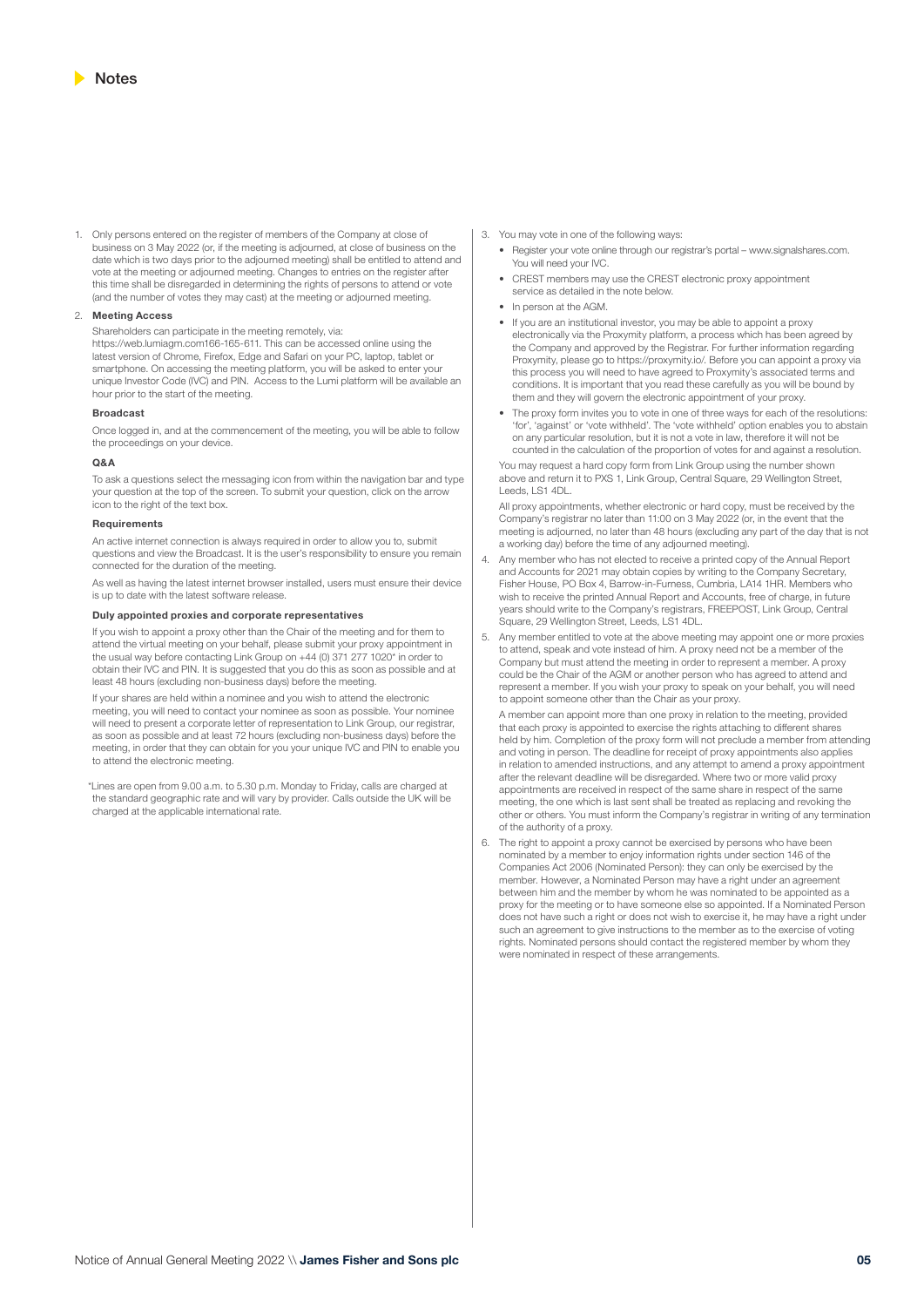- 7. CREST members who wish to appoint a proxy or proxies by utilising the CREST electronic proxy appointment service may do so by utilising the procedures described in the CREST Manual (available via www.euroclear.com). CREST personal members or other CREST sponsored members, and those CREST members who have appointed a voting service provider(s), should refer to their CREST sponsor or voting service provider(s), who will be able to take the appropriate action on their behalf. In order for a proxy appointment made by means of CREST to be valid, the appropriate CREST message (a CREST Proxy Instruction) must be properly authenticated in accordance with Euroclear UK & Ireland Limited's (EUI) specifications and must contain the information required for such instructions, as described in the CREST Manual. The message regardless of whether it constitutes the appointment of a proxy or an amendment to the instruction given to a previously appointed proxy must, in order to be valid, be transmitted so as to be received by the issuer's agent (ID number – RA10) by the latest time(s) for receipt of proxy appointments specified in the Notice of Meeting. For this purpose, the time of receipt will be taken to be the time (as determined by the timestamp applied to the message by the CREST Applications Host) from which the issuer's agent is able to retrieve the message by enquiry to CREST in the manner prescribed by CREST. The Company may treat as invalid a CREST Proxy Instruction in the circumstances set out in Regulation 35(5)(a) of the Uncertificated Securities Regulations 2001.
- 8. A member of the Company which is a corporation may authorise a person or persons to act as its representative(s) at the AGM. In accordance with the provisions of the Companies Act 2006, each such representative may exercise (on behalf of the corporation) the same powers as the corporation could exercise if it were an individual member of the Company, provided that they do not do so in relation to the same shares.
- 9. Copies of the Directors' service contracts and the letters of appointment of the Non-Executive Directors will be available for inspection at the Company's registered office during normal business hours on any weekday (Saturdays, Sundays and English public holidays excepted) until the close of the AGM and will be at the place of the AGM from 10:30 on the date of the meeting until the close of the meeting.
- 10. Members satisfying the thresholds in section 527 of the Companies Act 2006 (the Act) can require the Company to publish a statement on its website setting out (i) any matter relating to the audit of the Company's accounts (including the auditor's report and the conduct of the audit) that are to be laid before the meeting, or (ii) any circumstances connected with an auditor of the Company ceasing to hold office since the previous meeting at which Annual Accounts and Reports were laid in accordance with section 437 of the Act, that the members propose to raise at the meeting. The Company cannot require the members requesting the publication to pay its expenses. Any statement placed on the website must also be sent to the Company's auditor no later than the time it is made available on the website. The business which may be dealt with at the meeting includes any statement that the Company has been required to publish on its website
- 11. The Company must cause to be answered any question relating to the business being dealt with at the meeting which is put by a member attending the meeting, except where: (a) to do so would interfere unduly with the preparation for the meeting or involve the disclosure of confidential information; (b) the answer has already been given on a website in the form of an answer to a question; or (c) it is undesirable in the interests of the Company or the good order of the meeting that the question be answered.
- 12. A copy of this Notice, and other information required by section 311A of the Act, can be found at www.james-fisher.com. A member may not use any electronic address provided by the Company in this document or any related documents (including the proxy form) for communication with the Company for any purpose other than as expressly stated in it.
- 13. As at 10 March 2022 (being the latest practical date before the publication of this Notice), the Company's issued share capital consists of 50,395,519 ordinary shares, carrying one vote each, and 100,000 preference shares carrying one vote each. Therefore, the total voting rights in the Company are 50,495,519. There are no shares held in treasury.
- 14. It is proposed that all votes on the Resolutions at the AGM will be taken by way of a poll. On a vote by poll, every ordinary shareholder has one vote for every ordinary share held.
- 15. As soon as practicable following the AGM, the results of the voting at the meeting and the number of votes cast for and against and the number of votes withheld in respect of each resolution will be announced via a Regulatory Information Service and also placed on the Company's website at www.james-fisher.com.
- The Company may process personal data of attendees at the meeting. This may include webcasts, photos, recordings and audio and video links, as well as other forms of personal data, including your name, contact details and the votes you cast The Company shall process such personal data in accordance with its privacy policy, which can be found at www.james-fisher.com.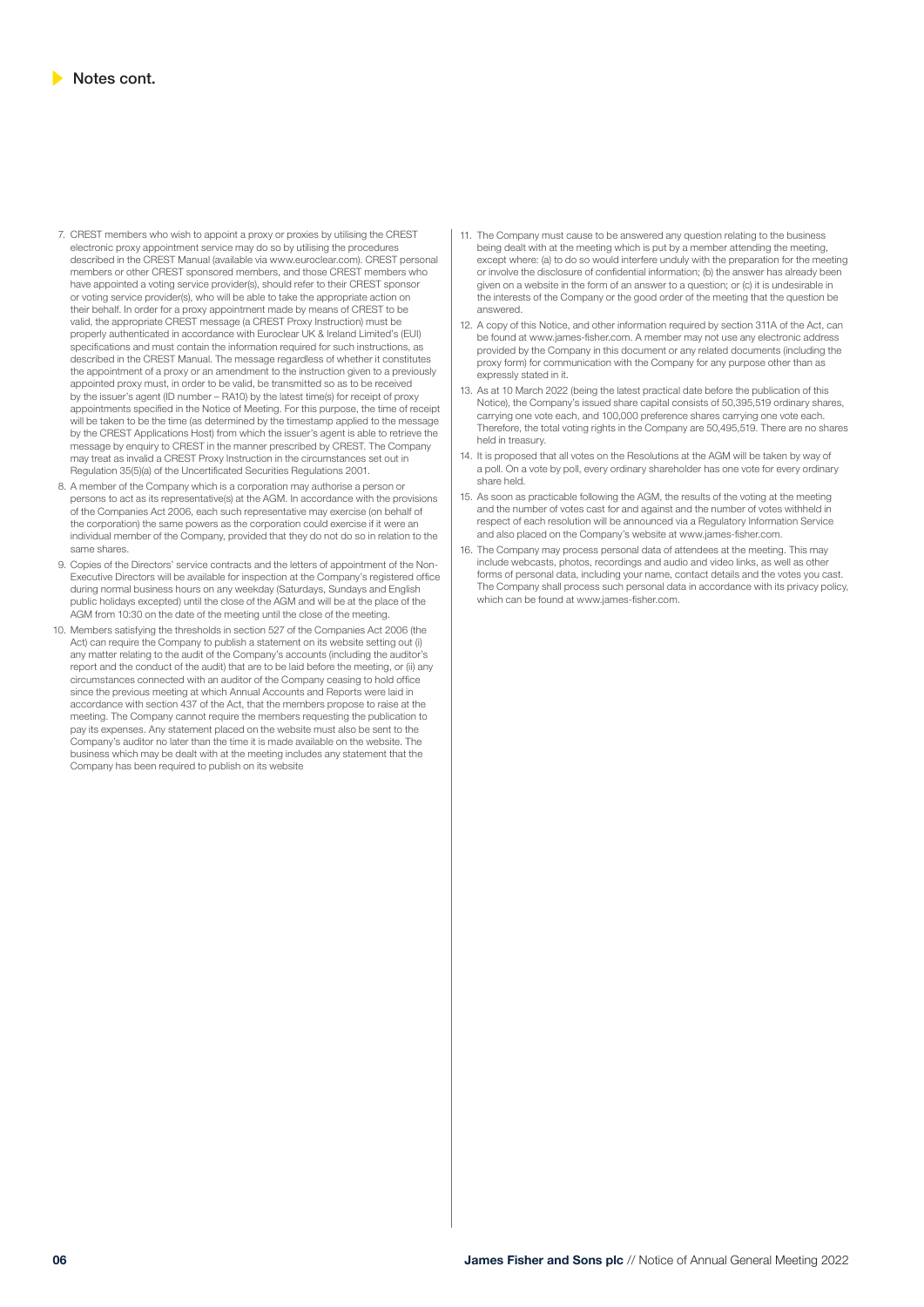### **Explanatory Notes**

#### **Resolution 1 – Annual Report and Accounts**

The Companies Act 2006 (CA 2006) requires the Directors of a public company to lay its Annual Report and Accounts before the Company in general meeting. The Company proposes, as an ordinary resolution, a resolution on its Annual Report and Accounts.

#### **Resolution 2 – Directors' Remuneration Report**

The Company proposes an ordinary resolution to approve the Directors' Remuneration Report for the financial year ended 31 December 2021, as set out on pages 94 to 110 of the Annual Report and Accounts (excluding the Directors' Remuneration Policy on pages 96 to 100 of the Annual Report and Accounts). The Directors' Remuneration Report comprises an annual report detailing the remuneration of the Directors and a statement by the Chair of the Remuneration Committee. The Company is required to seek shareholders' approval in respect of the contents of this report on an annual basis. The vote on Resolution 2 is advisory only and the Directors' entitlement to remuneration is not conditional on it being passed. The Company's auditor, KPMG LLP, has audited those parts of the Directors' Remuneration Report that are required to be audited.

In accordance with section 439A of CA 2006, a separate resolution on the Director's Remuneration Policy (Policy) must be approved by shareholders every three years, unless during that time it is to be changed. The current Policy was approved by shareholders at the 2021 AGM and the Directors do not propose any changes to the Policy this year. The Policy is therefore not required to be approved at this year's AGM.

#### **Resolutions 3 to 6 – Election of Directors**

Angus Cockburn and Duncan Kennedy were appointed to the Board in May 2021 and are both seeking election by shareholders for the first time. Angus brings extensive business leadership experience and strong strategic and financial knowledge, and Duncan has significant managerial and financial experience.

Election is also sought by shareholders for the first time for Kash Pandya and Claire Hawkings. Kash who has considerable international leadership experience and strong knowledge of manufacturing and service businesses was appointed to the Board on 1 November 2021. Claire was appointed to the Board on 1 January 2022 and brings significant experience in the energy sector.

#### **Resolutions 7 to 10 – Re-election of Directors**

The Directors believe that the Board continues to maintain an appropriate balance of knowledge and skills and that all the Non-Executive Directors are independent in character and judgement. This follows a process of formal evaluation which confirms that each Director makes an effective and valuable contribution to the Board and demonstrates commitment to the role (including making sufficient time available for Board and Committee meetings and other duties as required).

In accordance with the UK Corporate Governance Code and the Company's articles of association, all Directors, will again stand for election or re-election, as relevant, at the AGM this year. Biographies are set out in the Appendix to this Notice and are also available on pages 80 and 81 of the Annual Report and Accounts and on our website. It is the Board's view that these biographies illustrate why the contribution of each director is and continues to be important to the Company's long-term sustainable success.

#### **Resolutions 11 and 12 – Re-appointment of auditor/auditor's remuneration**

The Company is required to appoint an auditor at each general meeting at which accounts are laid before the Company, to hold office until the conclusion of the next such meeting. These resolutions propose the re-appointment of KPMG LLP as the Company's auditor, following the recommendation of the Audit Committee, to hold office from the conclusion of the AGM until the conclusion of the next general meeting at which accounts are laid before the Company, and authorises the Audit Committee to agree the auditor's remuneration.

#### **Resolution 13 – Authority to allot shares**

Authority is given to the Directors to allot shares in the Company and to grant rights to subscribe for, and convert any security into shares in the Company up to a total nominal amount of £4,157,630 representing approximately 33% of the nominal value of the Company's total issued ordinary share capital as at 10 March 2022, being the latest practical date before publication of this Notice. The authority will expire at the conclusion of the AGM to be held in 2023, or, if earlier, on 30 June 2023 and replaces an authority granted on 29 April 2021 which expires at the conclusion of the forthcoming AGM.

The Directors have no present intention to exercise this authority. As at 10 March 2022, the Company does not hold any treasury shares.

#### **Resolutions 14 and 15 – Limited dis-application of pre-emption rights**

Resolution 14, which will be proposed as a special resolution, seeks to renew the authority conferred on the Directors at last year's AGM to issue equity securities of the Company for cash without first offering them to existing shareholders in proportion to their existing shareholdings. Other than in connection with a rights issue or other

pre-emptive offer (where difficulties arise in offering shares to certain overseas shareholders and in relation to fractional entitlements) the authority contained in this resolution will be limited to an aggregate nominal value of £629,944 which includes the sale on a non pre-emptive basis of any shares the Company holds in treasury for cash, and which represents approximately 5% of the Company's issued ordinary share capital as at 10 March 2022, being the latest practicable date prior to the publication of this Notice.

In line with best practice, the Company has not issued more than 7.5% of its issued share capital on a non pre-emptive basis over the last three years and the Directors confirm their intention to follow the best practice set out in the Pre-Emption Group's Statement of Principles which provides that companies should not issue shares for cash on a non pre-emptive basis representing more than 7.5% of the Company's issued share capital in any rolling three-year period (other than in connection with an acquisition or specified capital investment as described in the Pre-Emption Group's Statement of Principles) without prior consultation with shareholders. The Directors have no present intention to exercise this authority.

Resolution 15 is in addition to Resolution 14 and is also a special resolution. In line with the Pre-Emption Group's Statement of Principles, Resolution 15 will enable the Directors to allot shares for cash or sell shares out of treasury up to a further nominal amount of £629,944 representing approximately 5% of the Company's issued ordinary share capital as at 10 March 2022, being the latest practicable date before the publication of this Notice, without first having to offer them to existing shareholders in proportion to their existing shareholdings. The authority under Resolution 15 will only be used to allot shares or sell shares out of treasury in connection with an acquisition or specified capital investment of a kind contemplated by the Statement of Principles and which is announced contemporaneously with the allotment or has taken place in the preceding six-month period and is disclosed in the announcement of the allotment.

The Directors have no current intention of exercising this authority. If this authority is used, the Company will publish details of the placing in its next Annual Report and Accounts. The Board continues to keep this under review.

The authorities under Resolutions 14 and 15 will lapse at the conclusion of the AGM to be held in 2023 or on 30 June 2023, whichever is earlier. The maximum nominal value of equity securities which could be allotted if both authorities were used would be £1,259,888, which represents approximately 10% of the Company's issued ordinary share capital as at 10 March 2022.

#### **Resolution 16 – Authority to purchase own shares**

This special resolution gives the Company authority to purchase in the market up to 2,519,776 of its ordinary shares of 25p each (representing approximately 5% of the Company's total issued ordinary share capital). The minimum and maximum prices at which such shares can be purchased is as stated in the Resolution. The authority will expire at the conclusion of the AGM to be held in 2023, or on 30 June 2023, whichever is earlier, and replaces a similar authority granted on 29 April 2021 which expires at the conclusion of the forthcoming AGM.

If any ordinary shares purchased pursuant to this authority are not held by the Company as treasury shares, then such shares would be immediately cancelled in which event the number of ordinary shares in issue would be reduced. As at 10 March 2022, being the latest practical date before publication of this Notice, there were options over ordinary shares in the capital of the Company representing 1.29% of the Company's total issued ordinary share capital. If the existing authority to purchase the Company's ordinary shares granted at the Company's last annual general meeting and the proposed authority now being sought were to be exercised in full and those shares were subsequently cancelled, these options would represent 1.43% of the Company's total issued ordinary share capital.

The Directors have no present intention to exercise this authority and in reaching their decision to purchase ordinary shares will take into account, amongst other things, the Company's cash resources and capital requirements, the effect of any purchase on earnings per share and whether it is in the best interests of shareholders generally.

### **Resolution 17 – Authority to hold general meetings (other than an AGM) on 14 clear days' notice**

The notice period required by the Companies Act 2006 for general meetings is 21 clear days unless shareholders approve a shorter notice period, which cannot, however, be less than 14 clear days. AGMs must always be held on at least 21 clear days' notice. This special resolution renews an authority given at last year's AGM which enables the Company to call general meetings (other than an AGM) on 14 clear days' notice. In order to preserve this ability, shareholders must have approved the calling of meetings on 14 clear days' notice.

Resolution 17, which is proposed as a special resolution, seeks such approval. The approval will be effective until the Company's next AGM, when it is intended that a similar resolution will be proposed.

The shorter notice period would not be used as a matter of routine for general meetings, but only where, taking into account the circumstances, the Directors consider that the flexibility is merited by the business of the meeting and is in the interests of the Company and shareholders as a whole.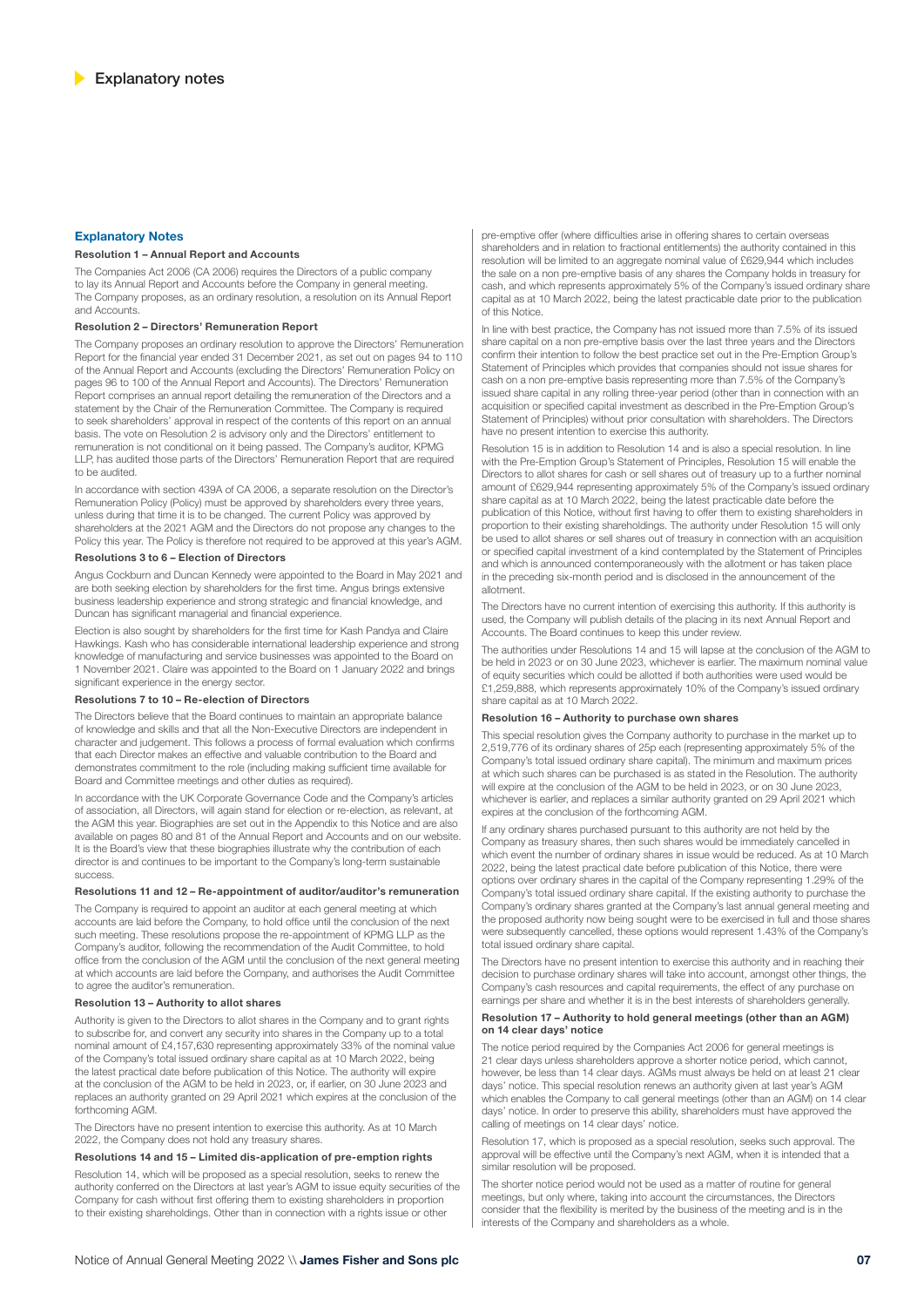# **Chairman**

### **Angus Cockburn**

### **Independent Non-Executive Chairman of the Board and Nominations Committee +**

**Appointment:** Angus was appointed Non-Executive Chairman to the Board and the Nominations Committee on 1 May 2021.

### **Key strengths and experience:**

- Extensive business leadership experience.
- Strong strategic and financial knowledge.

Angus joined from Serco Group plc, where he was Group Chief Financial Officer, a position he held since October 2014. Angus's previous roles have included Chief Financial Officer and Interim Chief Executive of Aggreko plc, Managing Director of Pringle of Scotland, and senior finance positions at PepsiCo Inc. He was also previously a Non-Executive Director of Howdens Joinery Group plc and GKN plc.

He is a chartered accountant with an MBA from the IMD Business School in Switzerland and is an Honorary Professor at the University of Edinburgh and a member of the Institute of Chartered Accountants of Scotland.

**External appointments:** Senior Independent Non-Executive Director of Ashtead Group plc; Non-Executive Director of the privately owned Edrington Group Limited and Non-Executive Director of Securities Trust of Scotland plc.

# **Executive Directors**

### **Eoghan O'Lionaird**

### **Chief Executive Officer**

**Appointment:** Eoghan joined the Group as an Executive Director of the Board in September 2019 and was appointed Chief Executive Officer on 1 October 2019.

### **Key strengths and experience:**

- Strong leadership skills.
- Clear strategic mindset.
- Extensive international experience.
- Commercial and business management.

Eoghan joined from Spectris plc where he was Business Group Director of the Materials Analysis and Test & Measurement segments from February 2014 through June 2019, having previously been President of the Leica Microsystems division of Danaher Corporation in Germany. Prior to that, he spent eleven years at Royal Philips Electronics, latterly as CEO of the Respironics Sleep business unit in the USA. He started his career with Mitsui Kinzoku where he held a number of engineering, commercial and general management positions in Japan, the US and Thailand.

### **External appointments**: None.

# **Duncan Kennedy**

### **Chief Financial Officer**

**Appointment:** Duncan was appointed to the Board as Chief Financial Officer in May 2021.

### **Key strengths and experience:**

- Significant managerial and financial experience.
- Track record of creating sustainable stakeholder value through both organic and acquisitive strategies.

Duncan joined from BTG plc (BTG), previously a FTSE250 international specialist healthcare company, where he was Chief Financial Officer for two years until the company was acquired in 2019. Duncan joined BTG in 2005 and held a number of finance and commercial leadership positions from that time. Duncan is a chartered accountant with a primary degree in mathematics.

**External appointments:** None.

# **Independent Non-Executive Directors Aedamar Comiskey**

### **Senior Independent Non-Executive Director and Chair of the Remuneration Committee \*#+**

**Appointment:** Aedamar was appointed to the Board in November 2014. She was appointed chair of the Remuneration Committee in May 2018 and Senior Independent Non-Executive Director in March 2019.

### **Key strengths and experience:**

- Extensive global business experience.
- In-depth knowledge of legal, regulatory and governance issues for listed companies.

Aedamar is the Senior Partner of Linklaters LLP, where she has been a partner since 2001. Aedamar specialises in mergers and acquisitions, joint ventures and fundraisings, and is the lead relationship partner for many of the firm's FTSE clients.

**External appointments:** Linklaters LLP and Trustee of Tommy's.

### **Justin Atkinson**

Independent Non-Executive Director and Chairman of the Audit Committee \*#+

**Appointment:** Justin was appointed to the Board in February 2018 and was appointed chairman of the Audit Committee in May 2018.

### **Key strengths and experience:**

- Significant operational and financial experience through his previous and current roles.
- Substantial experience on boards of listed companies in both executive and non-executive roles.

Justin was formerly Chief Executive Officer of Keller Group plc between April 2004 and May 2015, having previously held the position of Group Finance Director and Chief Operating Officer. Justin was a financial manager at Reuters plc, and trained and qualified as a chartered accountant at Deloitte Haskins & Sells.

**External appointments:** Chairman of Forterra plc and Senior Independent Non-Executive Director of Kier Group plc.